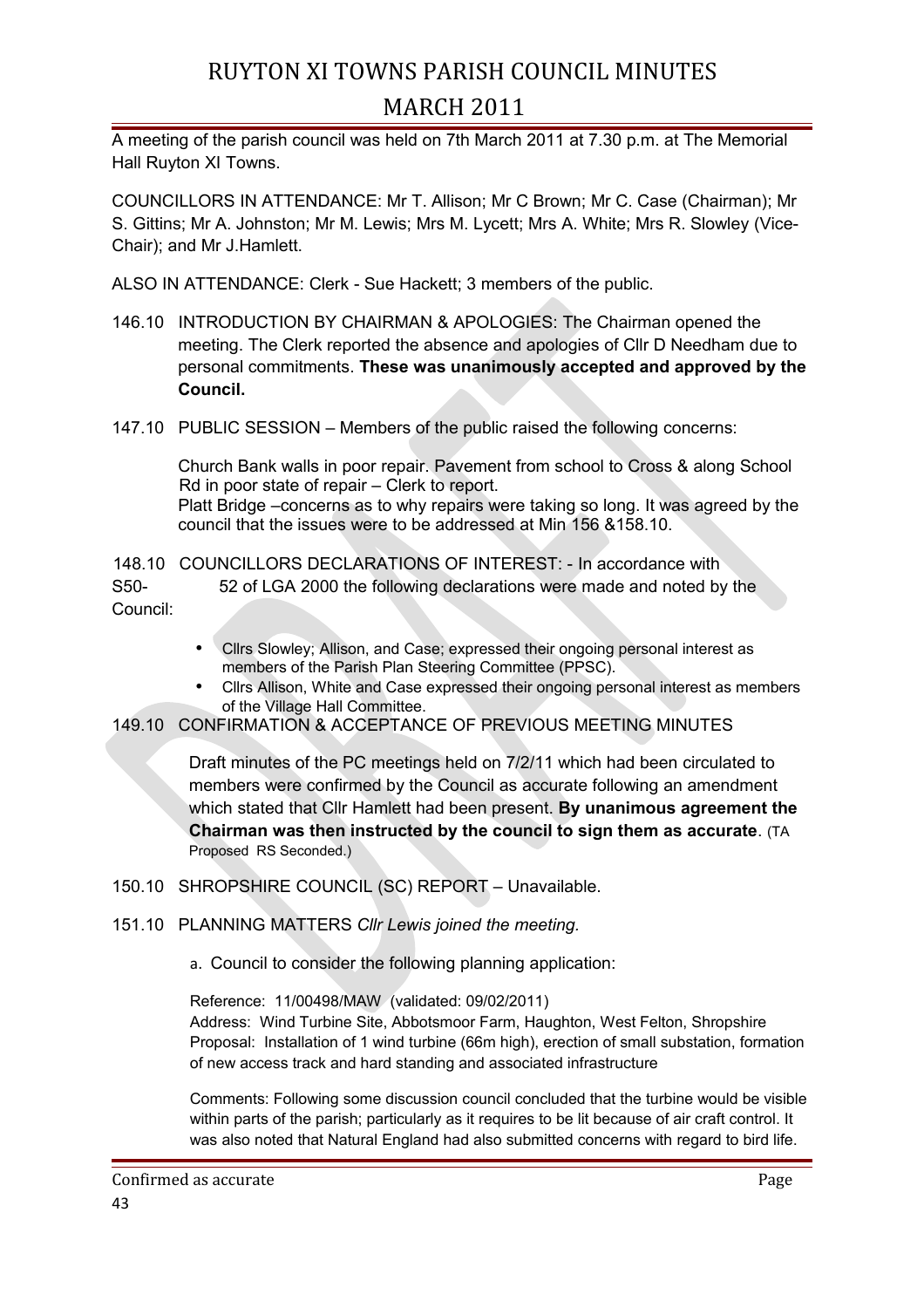# RUYTON XI TOWNS PARISH COUNCIL MINUTES MARCH 2011

Cllr Johnston proposed that the council object due to noise and visual impact on the environment. Cllr Slowley seconded (Vote For: 3; Against:7) .

The following alternative proposal was put forward. The council did not feel qualified to respond to the application; as it supported more environmentally friendly energy production but **resolved unanimously to make the following comments:**

- **That the structure proposed disfigured the rural landscape;**
- **The council had significant environmental concerns and;**
- **That as a result councillors and parishioners were encouraged to individually respond to the application.** (Proposed: C.C: Seconded S.G.)

The Chairman reported on the SC planning decisions notified to the Council:

| 10/05574/FUL | 22/12/2011 | Wykey Farm Wykey<br>Ruyton Xi Towns                           | Conversion of a traditional<br>agricultural building into one<br>residential dwelling    | Passed                           |
|--------------|------------|---------------------------------------------------------------|------------------------------------------------------------------------------------------|----------------------------------|
| 10/05589/LBC | 04/01/2011 |                                                               |                                                                                          |                                  |
| 10/05588/FUL | 04/01/2011 | <b>Talbot Inn Church</b><br><b>Street</b>                     | Alterations in association with<br>conversion of former barn<br>and stable into dwelling | Application<br>Withdrawn         |
| 10/05407/HRM | 08/12/2010 | Land North East Of<br>Hanley Hall Elbridge<br>Ruyton Xi Towns | To remove 106 metres of<br>hedgerow to combine two<br>small fields                       | <b>Grant Hedgerow</b><br>Removal |

- b. Severn Trent Plant Ruyton XI Towns. Deferred to the next meeting.
- 152.10 LOCAL POLICE REPORT A villager reported that past disturbances had reduced significantly and the Chairman confirmed that he had received a verbal report to this effect from the Police Team.

#### 153.10 CONSULTATIONS:

a. SC Draft SPD (Part 1); Draft Developer Contributions; Draft Charging Schedule for Community Infrastructure Levy- Following some discussion the council resolved to respond as follows:

What was the justification for the huge disparity between the proposed levy of £40 per sq m in urban areas and £120 per sq m in rural areas? What guarantee was there that income derived from this levy from rural development will be allocated to the infra structure needs of that specific parish. To ensure this transparency exists within SC it is recommended that such income is transferred to the specific parish council's accounts and treated as a restricted fund.

Would Shropshire Council please define a "place plan". The Parish had invested considerable time and effort in trying to produce a parish plan and therefore wished to know whether these were the same documents.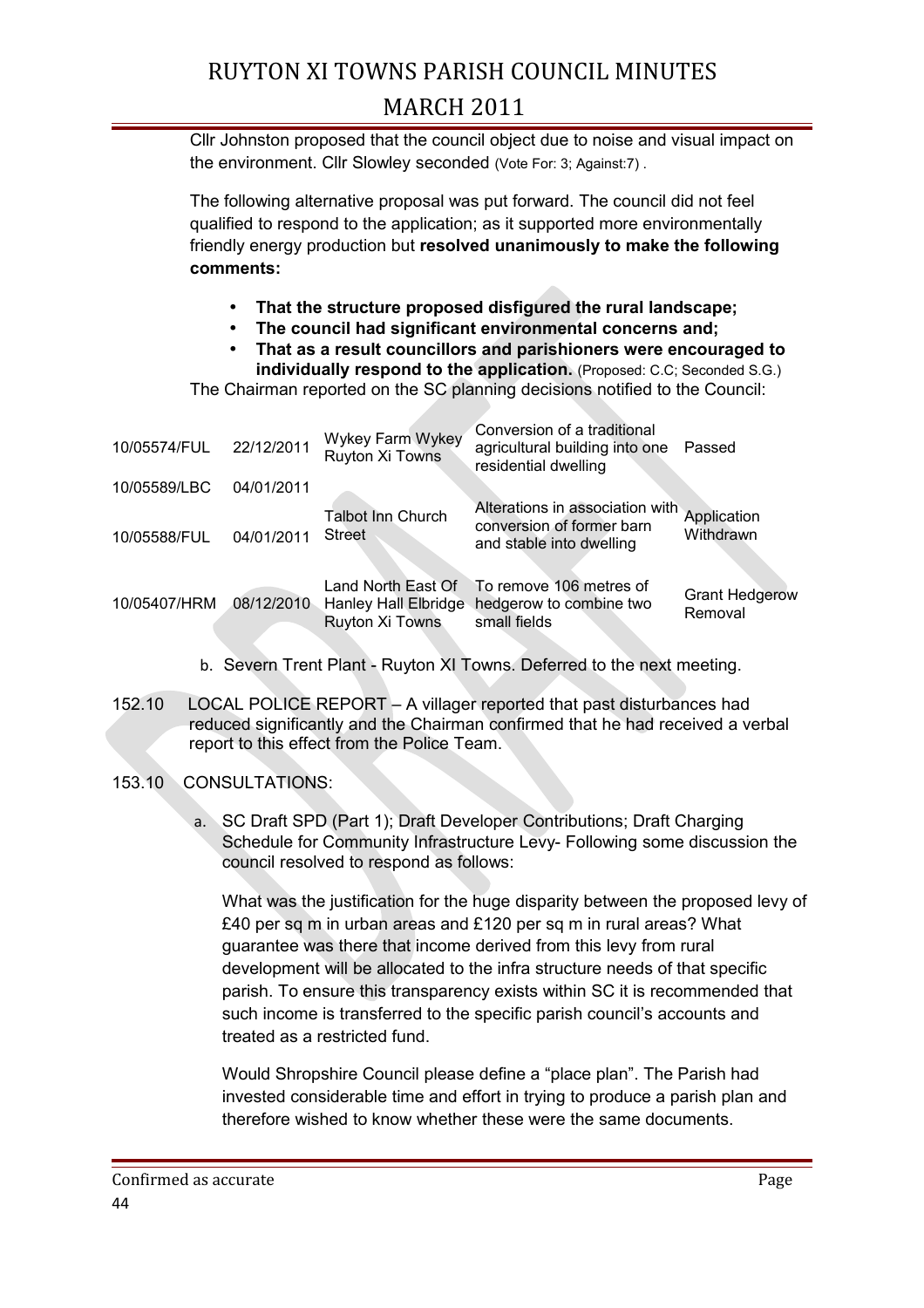### RUYTON XI TOWNS PARISH COUNCIL MINUTES

### MARCH 2011

SC Charter – The council discussed the recent letter received from Cllr M.Taylor-Smith relating to ICT service provision and were of the opinion that SC were unreasonable in the actions as precepts had already been set by parish and town councils prior to the letter having been received. It was agreed that the Clerk would respond to SC to this effect **The council unanimously resolved that they would not at this point sign the Charter as the terms of the agreement were being changed without consultation by SC. ( Proposed CC; Seconded SG.)** 

#### 154.10 LOCAL REPORTS

- a. Ruyton Primary School Cllr Slowley & Case reported on the financial stability of the school. The pre-school was slightly behind schedule but confident that the new building would open for the Summer Term.
- b. Ruyton Sports Committee Cllr Brown reported that they were now in the position to meet Clive Dean and commence the improvements. Cllr Gittins reported that promotional leaflets about the formation of a new football team would be distributed in the village.
- c. Nesscliffe Advisory Group Cllr Slowley reported that the group would be meeting latter in the month.
- d. Parish Plan Steering Group Nothing to report.
- 155.10 VEHICLE ACTIVATED SIGNS; ST LAMPS & ST FURNITURE The following were highlighted:
	- School crossing beacon still faulty and not working.
		- SC had confirmed that Marches Meadow St. lights have been adopted by SC.
	- Park Bank finger post now repaired required painting. **Council agreed to meet the cost of the paint from its Village Maintenance budget.**
- 156.10 MAINTENANCE OF THE PATH BETWEEN VILLAGE HALL (VH) & CHURCH The Chairman reported on the repairs necessary to the facing of the wall following considerable debate the council unanimously agreed to:
	- Repair the existing council notice board and attach it to the wall of the VH.
	- Ramp the existing step to the pavement at the village hall and raise the gate.
	- Obtain best quotes for work using the Church builders and delegate the allocation of the work accordingly within a £500 budget to the Chairman.
	- Clerk to report poor state of village pavement near Memorial Cross; Brownhills and repairs required to Church Bank Walls.
- 157.10 FINANCE -The council examined the following invoices and reimbursements which required authorisation for payment and instructed Cllrs Lycett and Lewis to sign them.

|            | Cha       |                          |                       |          |
|------------|-----------|--------------------------|-----------------------|----------|
| Date       | <b>No</b> | Pavee                    | Description           |          |
| 07/03/2011 | 244       | Clerk                    | 4th quarter salary    | 1.227.42 |
| 07/03/2011 | 245       | Post office Services Ltd | 4th quarter tax/ni    | 339.49   |
| 07/03/2011 | 246       | V & W Electrics Ltd      | Old Smithy light mtce | 73.46    |
| 07/03/2011 | 247       | Clerk                    | Mileage reimbursement | 25.72    |

- a. Clerk to present Co-Op Banking Information Deferred to next meeting.
- b. Council agreed to meet a third of the costs of registering for Clerk's CILCA training with other two councils. Council also agreed to allow time within contracted hours for the Clerk to assimilate portfolio.